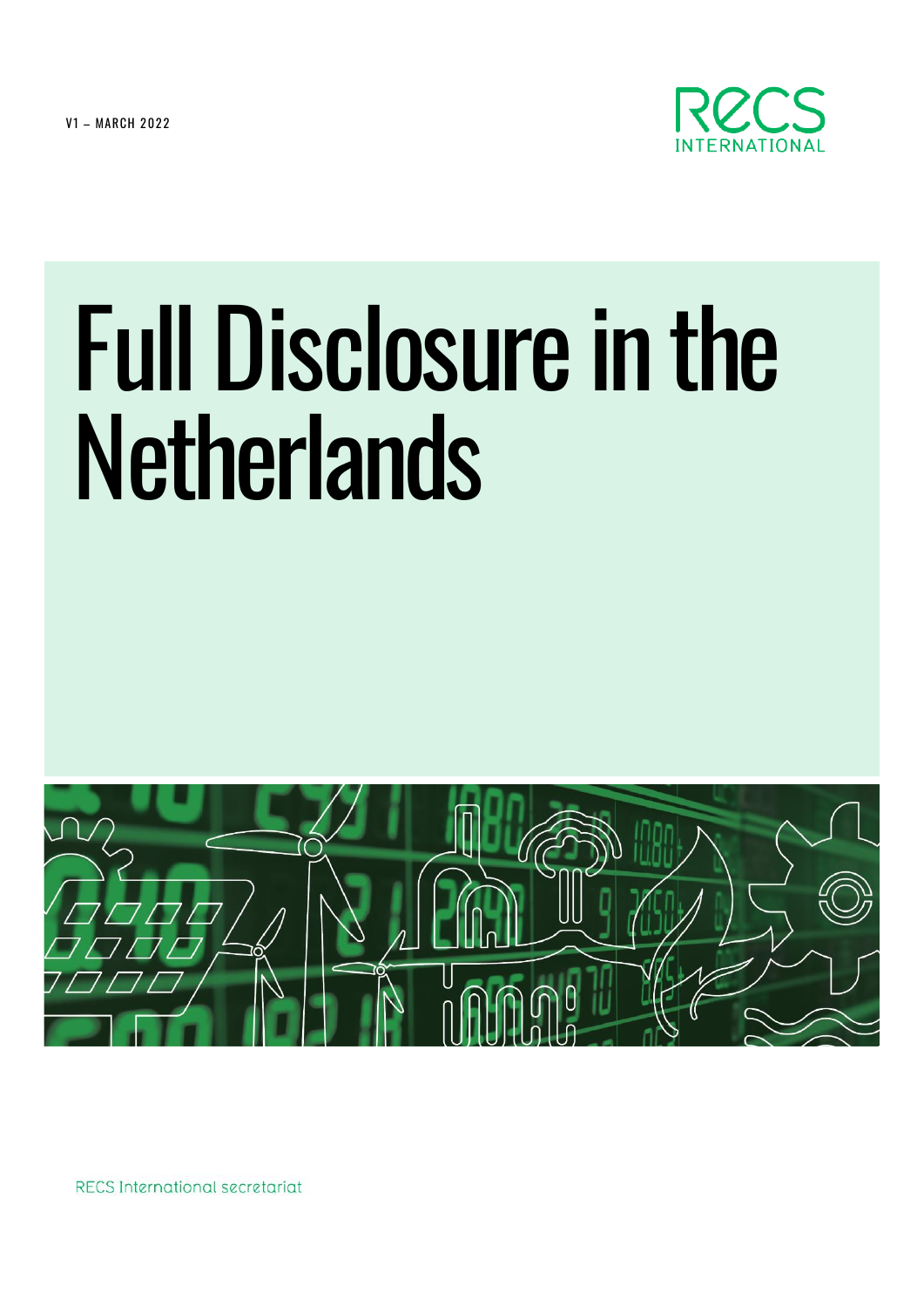

## 1. Purpose

This report will briefly introduce the topic of full disclosure, show how the Netherlands has implemented its full disclosure policy, and evaluate how successful the implementation has been based upon market statistics and the experience of the Dutch Issuing Body CertiQ.

# 2. Background

Energy Attribute Certificates (EACs) markets, such as those for RECs, GOs, and I-RECs were established because electricity is not a tangible product that can be physically transported between producer and consumer. When we buy power, we are not buying physical electricity, we are buying the right to remove a given amount of charge from the grid. Therefore, the only way to claim the use of a given megawatt-hour of power, along with its attributes, is through a book & claim accounting system. These systems allow generators to book the attribute certificates when they inject power into the grid, intermediaries can then transfer those attributes to consumers, who then cancel them as proof that they paid for and used a given type of electricity.

Most often, EACs are used in renewable energy markets, but they can also be used to track non-renewable energy. An EAC system that is used by endconsumers for making claims about electricity usage from all energy sources is called full disclosure. There can be important differences between full disclosure schemes, which are covered in [this report.](https://recs.org/download/?file=RECS-International-What-full-disclosure-means-and-why-it-is-so-important_FINAL.pdf&file_type=documents) RECS International supports full consumption disclosure with a universal supplier mandate and has set out how its inclusion in the updated Renewable Energy Directive III could [boost EU renewable energy markets.](https://recs.org/download/?file=How-the-RED-3-can-boost-EU-renewable-energy-markets_FINAL.pdf&file_type=documents)

# 3. Introduction of full disclosure in the Netherlands

The Dutch full disclosure policy was officially announced in July 2019**<sup>1</sup>** and came into force on January  $1<sup>st</sup>$ , 2020, following a 6-month transition phase for the affected organisations. The Netherlands was already [required by EU Law to](https://eur-lex.europa.eu/legal-content/EN/TXT/HTML/?uri=CELEX:32018L2001&from=EN#d1e2650-82-1)  [issue guarantees of origin](https://eur-lex.europa.eu/legal-content/EN/TXT/HTML/?uri=CELEX:32018L2001&from=EN#d1e2650-82-1) (GOs) in response to a request from a producer of renewable energy. The same law, the recast Renewable Energy Directive (RED-2), also allows EU Member States to arrange for GOs to be issued for energy from non-renewable sources. The Netherlands makes use of this provision and has



**<sup>1</sup> <https://zoek.officielebekendmakingen.nl/stcrt-2019-37126.html>** (in Dutch)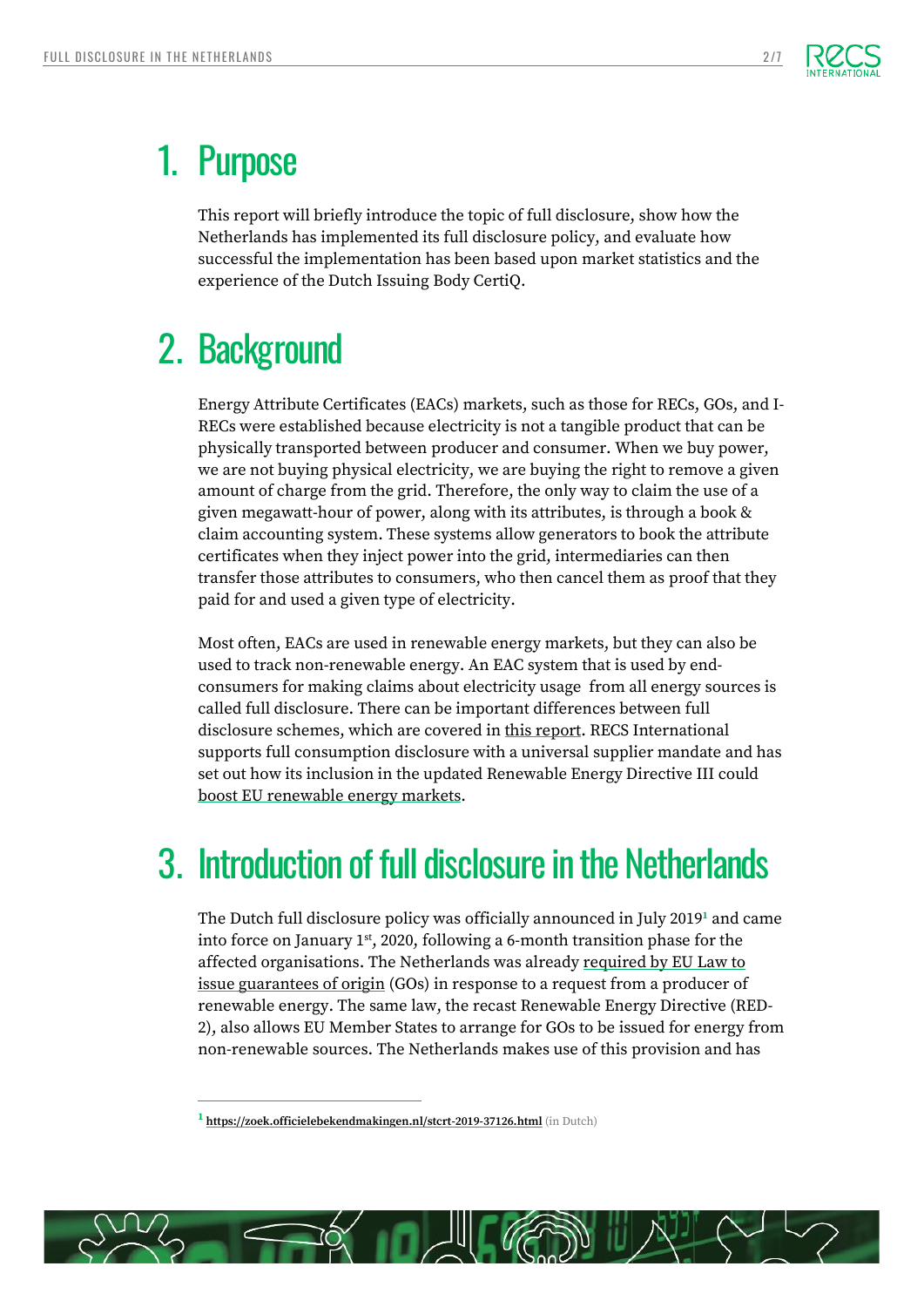

implemented a full consumption disclosure scheme for electricity with certificates for non-renewable energy called Certificates of Origin (COs).

#### Changes for Suppliers

Under the Dutch full consumption disclosure scheme, in place since January  $1<sup>st</sup>$ , 2020, all licenced suppliers must cancel a Guarantee of Origin (GO) or a Certificate of Origin (CO), regardless of the vintage as long as the certificate is not expired, for every MWh of electricity they supply to a Dutch end-consumer within a month of its delivery**<sup>2</sup>** . This policy is a good example of full consumption disclosure with a mandate on licensed supplying companies.

However, it is important to note that while there is only a legal mandate on licensed companies supplying power in the Netherlands, these are not the only entities that can cancel GOs and COs in the Dutch registry. Any entity could open an account and voluntarily cancel certificates on behalf of end-consumers. This practice is supported by RECS International and is explained in more detail in section 4.2 below.

#### Limited changes for Producers

The Dutch full consumption disclosure scheme requires the cancellation of a certificate for every MWh of electricity supplied. This may be in contrast to other schemes that mandate the issuance of a certificate for every MWh of electricity generated. A mandate on issuance for generation, especially without also requiring cancellation for all consumption, could result in an oversupplied market. Many more certificates would come into the market without a requirement on anyone to use them. However, requiring the cancellation of a certificate for every MWh consumed has the logical consequence of a greater percentage of total generation being certified, including generation from nonrenewable sources, in order to meet the demand mandated under full consumption disclosure.

## 4. Two years of full disclosure in the Netherlands

### 4.1 The numbers

With suppliers having to disclose all supplied electricity, the issuance and cancellation of GOs and COs have understandably risen (**figure 1**) since the Dutch full disclosure policy was implemented. As Dutch renewable generation could already be certified, the greatest impact of full disclosure in the Netherlands can be seen with the much higher issuance and cancellation of COs. In addition to the rising issuance and cancellation of GOs and COs, the installed capacity of renewable generation registered with the Dutch issuing body CertiQ



**<sup>2</sup> <https://zoek.officielebekendmakingen.nl/kst-34627-43.html>** (in Dutch)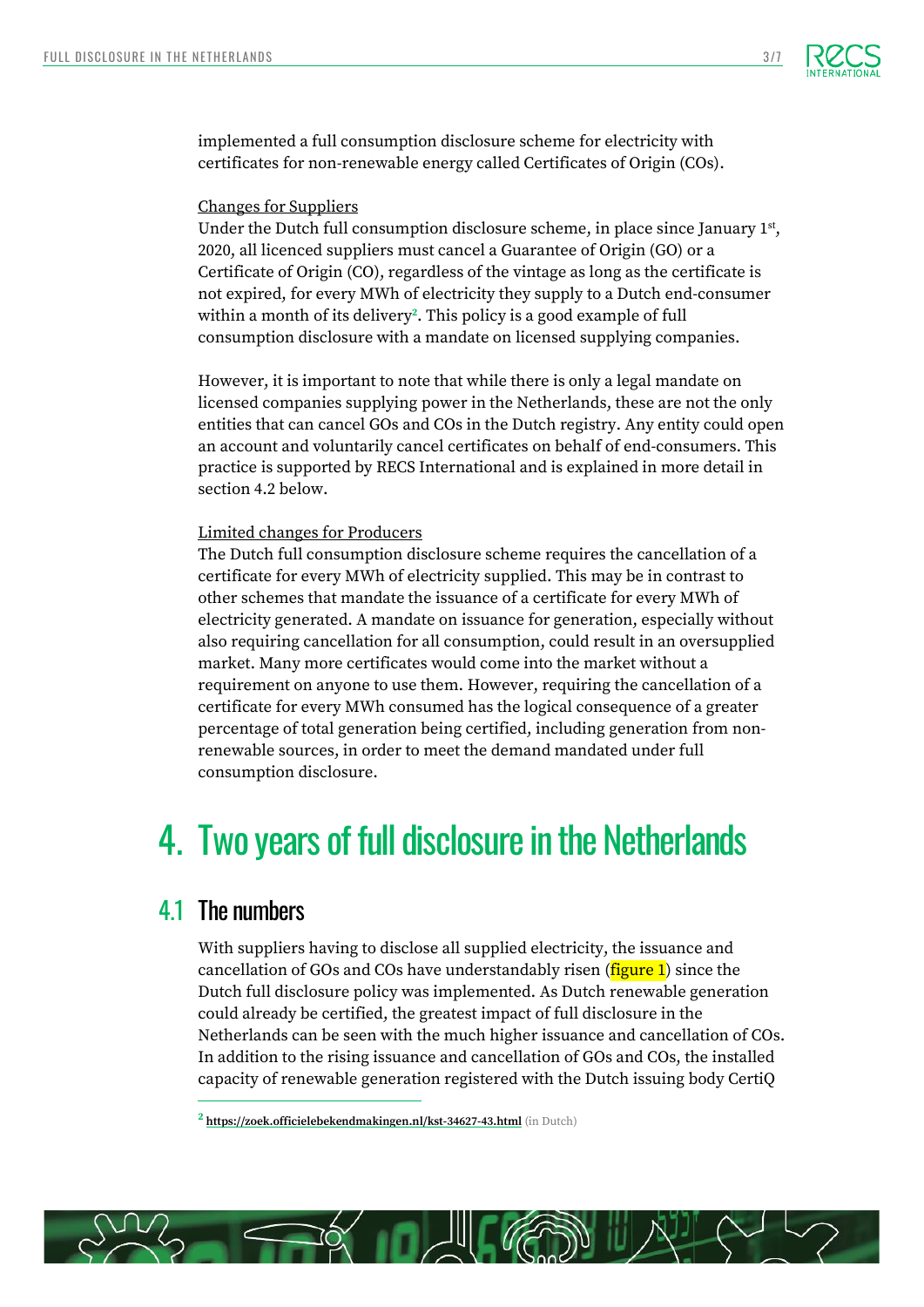

went up from 7.82 GW to 20.39 GW between 2018 and 2021. For non-renewables for the same time period, registered installed capacity rose from zero GW of registered devices to 20.09 GW. This shows generators clearly understood that there would be increased demand for certificates which they could help to meet.

As a result of the full consumption disclosure policy, total cancellation in the Dutch registry is coming close to the total electricity consumption. To put figure 1 in perspective, the total amount of electricity consumed was 113 TWh in 2018 and 2019, and 111 TWh in 2020. **3**



*Figure 1 - Issuance and Cancellation in Dutch Registry (TWh)*

Total issuance fell by around 10TWh between 2020 and 2021 whilst cancellation simultaneously grew by almost 15TWh. This discrepancy is principally explained by the net surplus of GOs and COs in the Dutch registry from the previous year, as shown in figure 2 below. In other words, issuances from 2020, keeping in mind the 12 month validity, were used for redemptions in 2021 leading to a lower need for issuance in 2021. Net surplus or deficit in a GO/CO is a result of inflows (issuance and imports) against outflows (cancellation, export, and expired certificates. As the import and export of certificates to and from the Netherlands did not change significantly in this period (figure 3), the likely explanation for the lower issuance in 2021 is the use of left-over certificates from 2020. While not visible in figure 2, the net mutation from 2016 and 2017 was close to zero suggesting that the net surplus in 2019 and 2020 was caused by the full disclosure implementation. The net mutation will likely stay around zero in the coming years.

**3 <https://www.cbs.nl/nl-nl/nieuws/2021/09/elektriciteitsproductie-stijgt-in-2020-naar-recordhoogte> (in Dutch)**

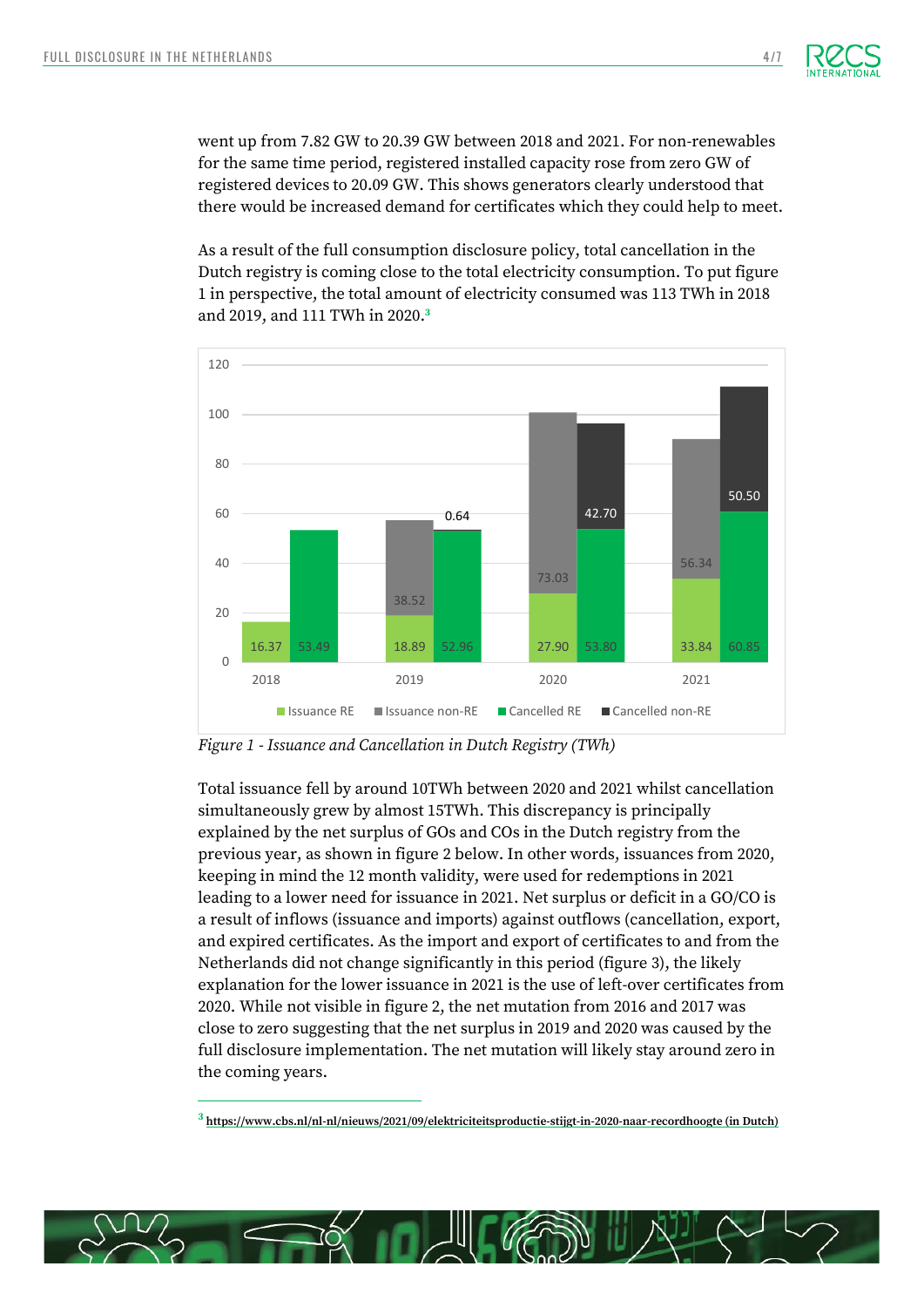



*Figure 2 – End year balance of certificates in Dutch registry (TWh)*

One interesting observation is that the volume of certificate imports has not increased following the implementation of full disclosure. This means that Dutch suppliers are covering most of the additional demand using domestic certificates.



*Figure 3 – External trades on the Dutch registry (TWh)*

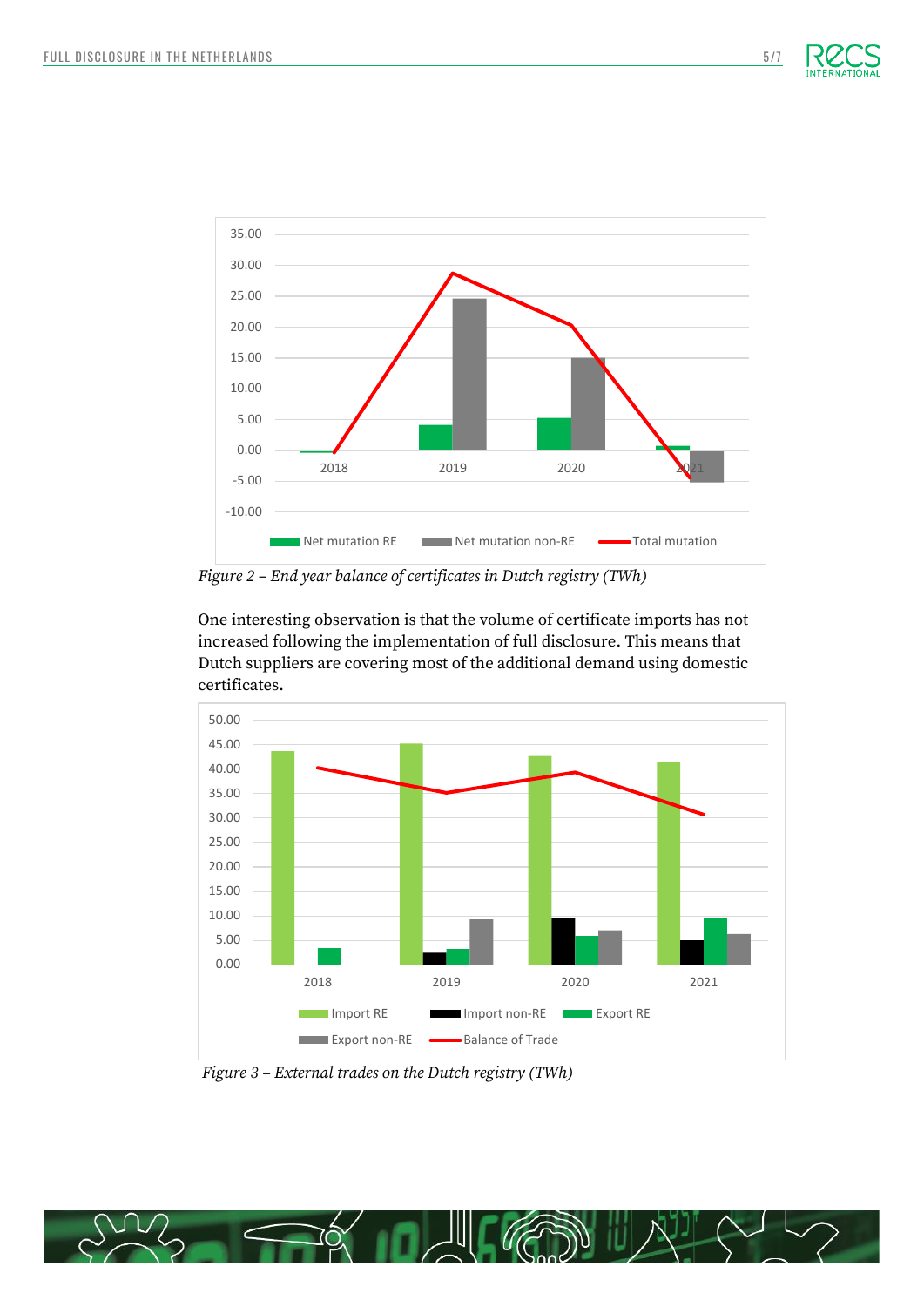

## 4.2 Effects of full disclosure

The implementation of full disclosure in the Netherlands made it easier for Dutch end-users to understand the electricity products available to them, and to choose what kind of electricity they want to buy. All suppliers, whether they supply renewables, non-renewables, or a mix of the two, must use the same mechanism to disclose what they are selling to their customers. According to Dutch market participants, this has led to increased trust in the system as a whole. Also, Dutch environmental and consumer organizations that have historically been critical towards international trade of GOs are positive about the implementation of full disclosure due to the transparency it provides**<sup>4</sup>** .

As noted, full disclosure in the Netherlands introduced a new mandate on all suppliers to cancel GOs or COs for each MWh of power they supply. Before this mandate was introduced in 2020, the Dutch system was similar to that implemented in other EU Member States and EEA countries. Namely, that all purchases of GOs were voluntary and could be done through a supplier, a trader, or on one's own account. Some Dutch consumers may continue with this model of procuring and cancelling (or having cancelled on their behalf) their own GOs, while their Dutch power supplier is also cancelling certificates for these consumers' electricity consumption. This may result in two certificates being cancelled for one MWh of electricity consumed - one voluntarily by the endconsumer and one by the supplier to comply with the full disclosure rules. Where this happens, fewer certificates are being added to the market through issuance than are being taken out through cancellation, which could impact the supply-demand dynamic and related price curves. The impact of this phenomenon can be, and in some cases is already being limited by endconsumers, especially large energy consumers communicating the cancellation statements from their voluntary certificate purchases to their supplier. This means suppliers no longer have to cancel other certificates on behalf of that consumer.

The implementation of full consumption disclosure in the Netherlands has also had impacts in other countries. For example, end-users in other countries with a form of full disclosure, such as Austria, now have more competition for certain certificates. Whereas the Netherlands exported 5.4 million COs to Austria in 2019, this decreased to 3.2m and 2.8m in 2020 and 2021 respectively. This shows that the more countries introduce full consumption disclosure, the more demand will rise to meet available supply. As shown in **[this paper](https://recs.org/download/?file=The-supply-demand-of-European-renewable-energy_FINAL.pdf&file_type=documents)**, the demand for certificates from solar and wind generation already outstrips supply, and if more countries implement full consumption disclosure, RECS International would expect total demand for GOs to quickly outstrip supply. A textbook example of demand-driven growth in the renewables market.



**<sup>4</sup>** <https://wisenederland.nl/full-disclosure-komt-eraan/> (in Dutch)